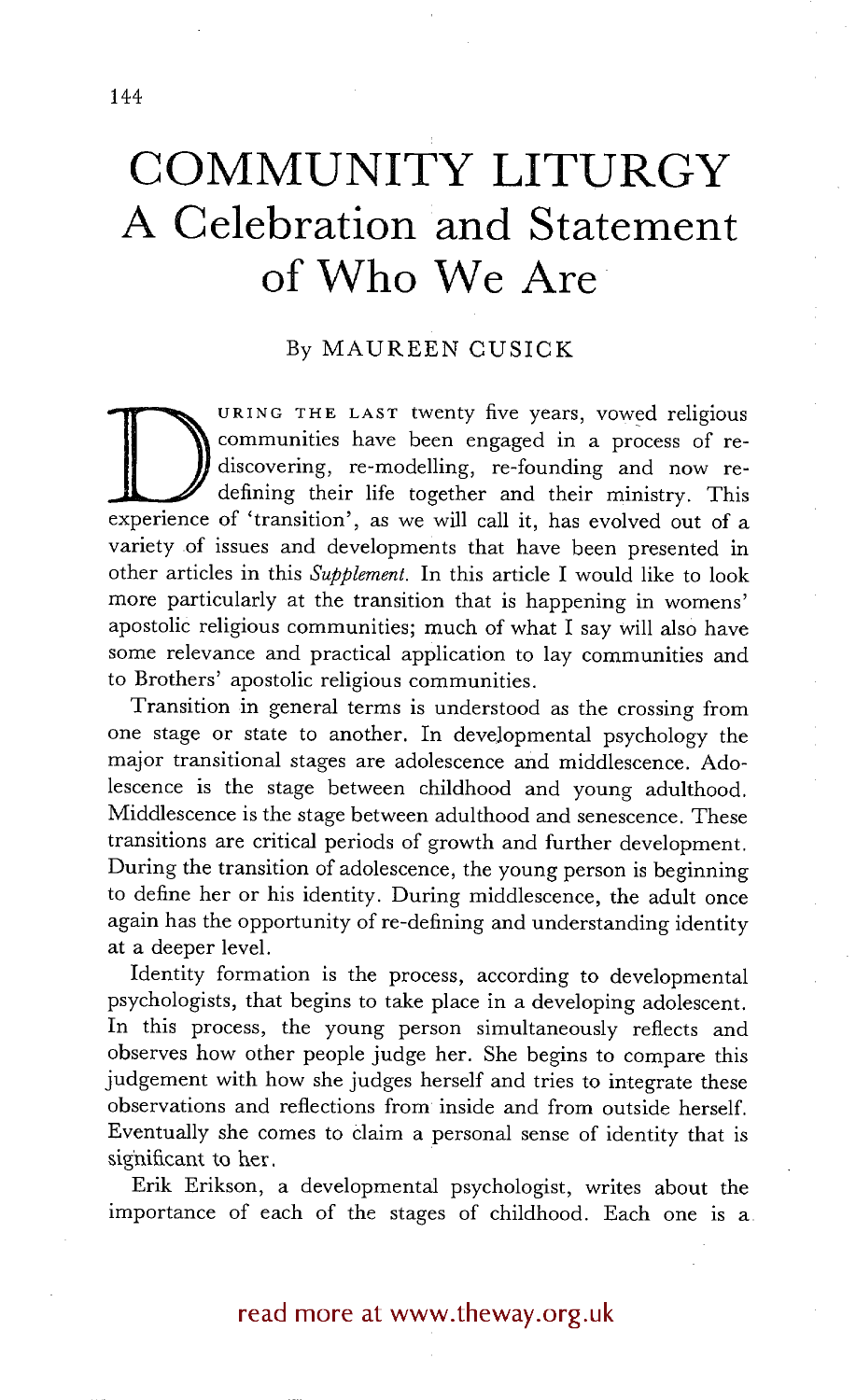process of increasing differentiation as the child develops towards adolescence. The 'crisis of identity', according to Erikson, is the need of the adolescent to attend to the variety of changing selfimages that have been experienced during childhood and to integrate them. A pervasive sense of self and a conscious and continuous experience of an  $I$  bring about some resolution of the identity crisis. The adolescent begins to glimmer, if only fleetingly at this stage, the reality of an existential identity. When there has been faulty resolution of the 'identity crisis', or identity confusion, young people often resort to identifying themselves with groups that have a strong visible sign of identity. It is for this reason that most religious congregations will not accept into their communities young people who are still grappling with issues of identity.

The process of identity formation in the individual can be taken as a prototype of the identification process that occurs in groups of people coming together for a particular purpose. When we look at religious congregations and their historical development we can begin to see some parallels in the growth process as they differentiate themselves from other similar groups. The foundresses and founders claimed a special charism that made this congregation different from others. The manner of dress and way of life were external markers of differentiation. Styles of prayer were also developed which were intended to be expressions of their common life.

The main expression of liturgical life, however, was always the Eucharistic celebration and the Divine Office. This form of daily worship, taken from the older monastic tradition, became the liturgical expression of all the newly founded apostolic congregations in modern times. Until recent years this monastic model for common prayer seemed to satisfy most and gave them a sense of unity and of communal spiritual identity. The relevance of this monastic model has come to be questioned since the Vatican Council and the documents on the liturgy and on the Church. Religious communities, and particularly women's apostolic communities, have become increasingly dissatisfied with liturgical prayer which no longer expresses their communal identity or sense of unity.

The up-dating and re-writing of constitutions during the last ten years has brought about a very different level of awareness of communal identity. Re-discovering and re-appropriating the dynamic element of the charism has forced communities to look at the expression of their charism through their ministry. Members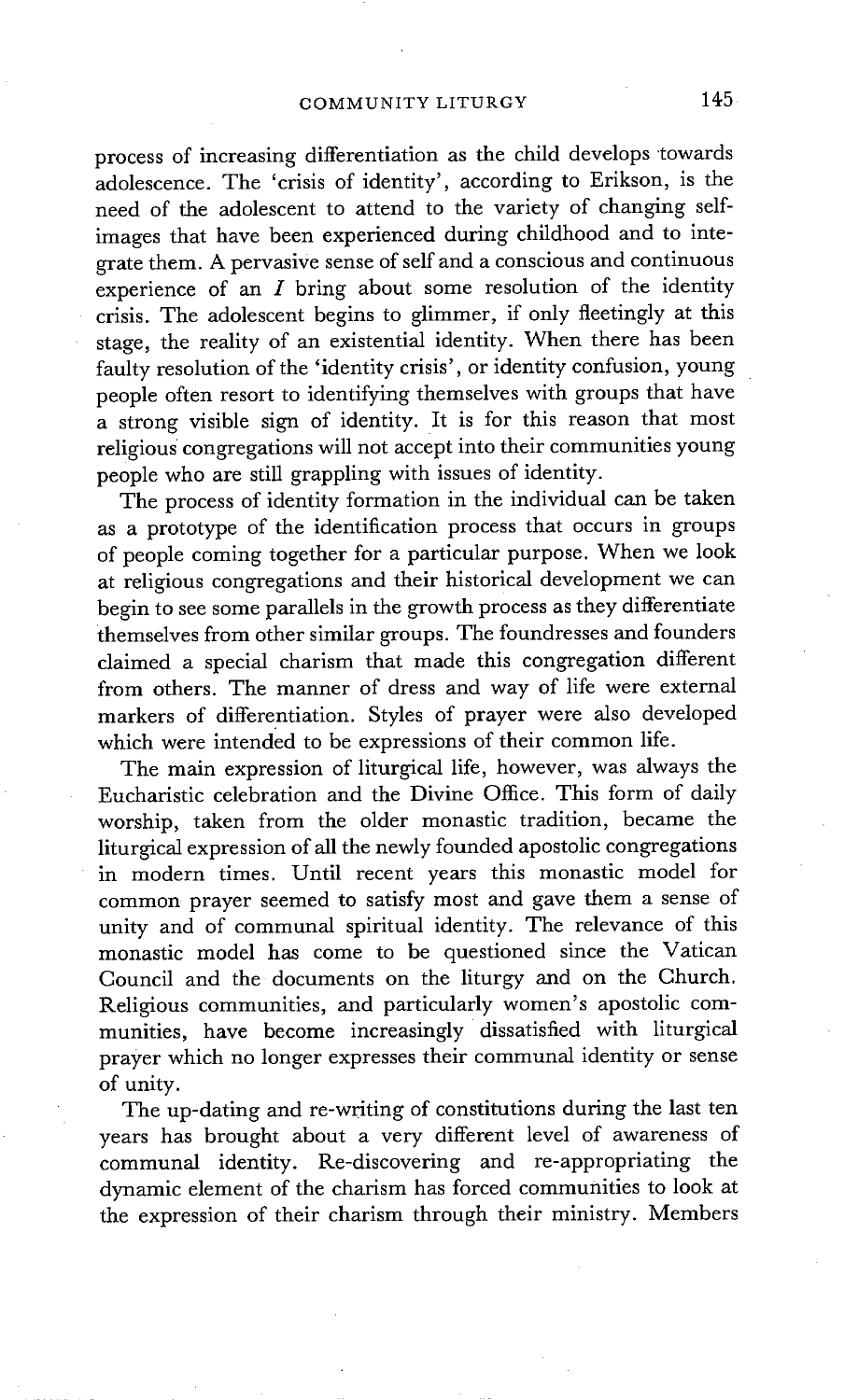of communities often work in a variety of different ministries, where previously they were involved in the same activity, e.g. in hospitals and in private educational projects.

An important factor in the developmental and on-going life of apostolic religious communities is that for many of them there has been active participation and involvement in the writing of these new constitutions. Most congregations are taking trouble to enable members to appropriate and own their constitutions. The living out of the charism through the constitution gives expression to the communal identity. However it must be said that, just as in the adolescent crisis of identity, here too, community members must personalize and claim for themselves the charism and its expression.

÷.

An integral part of the transition is the growing awareness that the liturgical life of the group must express more authentically who they are as community. This presents quite serious difficulties for the non-clerical orders when an ordained minister from outside the community has to be brought in to preside at the Eucharist. Women's communities often feel frustrated as they try to express who they are through the eucharistic celebration. This frustration generally stems from the fact that the celebrant is a man. It is further compounded by priests who, because of past training and personal conviction, feel that they have exclusive access to the understanding and use of symbol and ritual. They find it difficult if not impossible to allow communities themselves to determine the theme and shape of the liturgical celebration. They are also often insensitive to the exclusive language that pervades the liturgy. They have continued to operate out of the old model which separates priest and people; and they remain aloof and separate throughout the celebration: the 'mass' is theirs.

The effect of all this is to stifle participation and a sense of responsibility as a worshipping community. The community can have the feeling that they are simply attending mass, even when they have taken much trouble in preparing songs, readings and the entire ambience or sacred space in which the celebration takes place. Under these circumstances there is little experience of a communal expression of identity. Happily there are more and more priests who are sensitive to the needs of women's communities. They come in to the community graciously as a guest. They are able to find ways of expressing through the Eucharist their sense of solidarity with the community. However, when the eucharistic celebration is a specific expression of that particular community's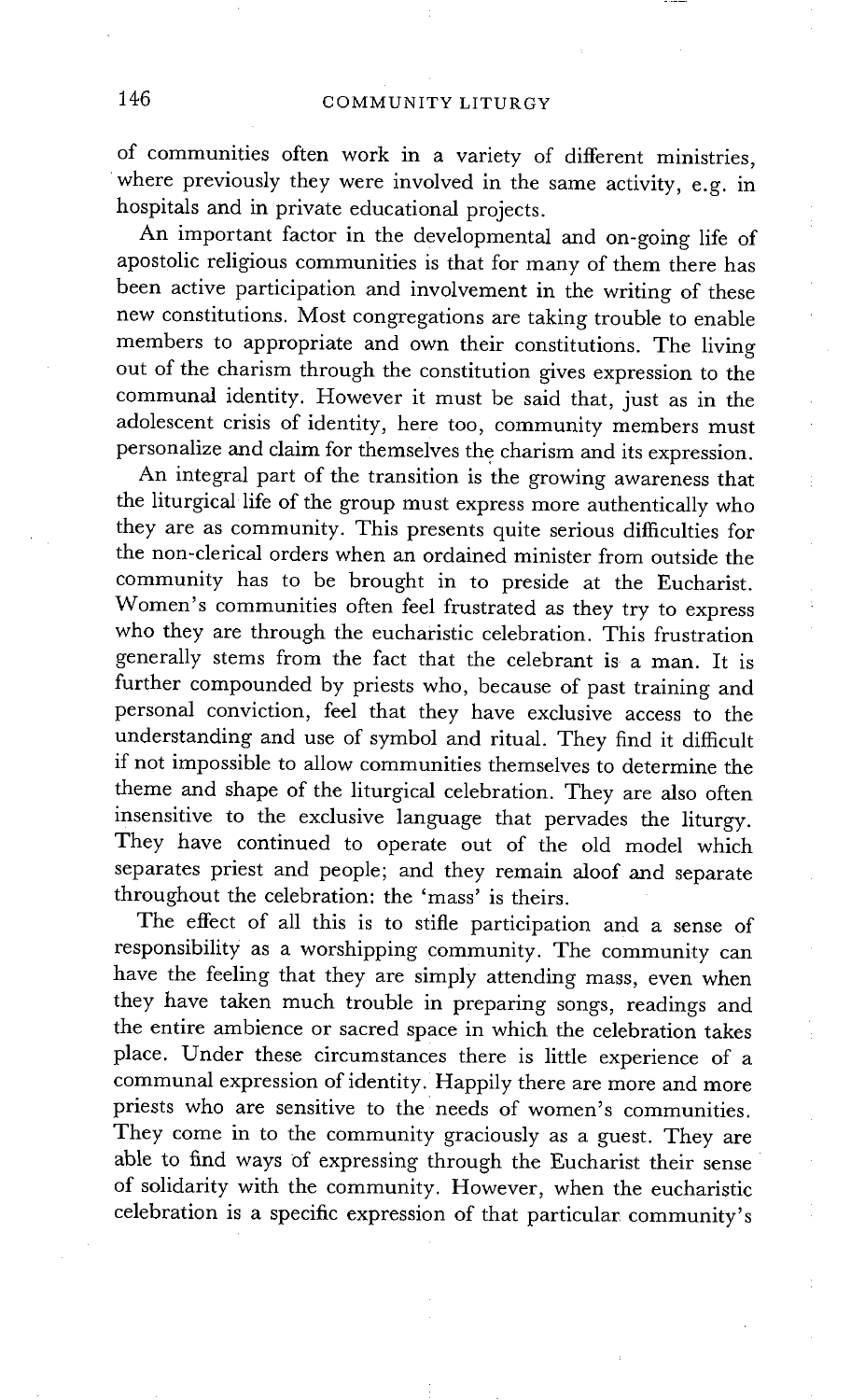commitment to one another, then it seems more appropriate that the celebrant of the eucharist come from within the community. As things are in the Church at present this will continue to be a problem, though we may also continue to hope that the day will come when the community itself can call forth one of its members to preside.

Another factor which frustrates the expression of communal identity through eucharistic liturgy is the reality that communities are often divided over the issue and importance of 'daily mass'. For many, attendance at mass has become a necessary part of their day. Others find attendance at mass meaningless when it is not the expression of their community prayer nor part of a parish Sunday liturgy. A community that is divided for whatever reason will not be able to express a communal identity through eucharistic liturgy.

These differences in theological understanding and praxis are the reality that we live with in the Church and religious communities need to own and address this as part of their reality also. Nonetheless they do need to find ways of expressing their unity in eucharistic celebrations, and to experience in these celebrations the communal dimension of their life and their ministry.

The divine office is the prayer form that many communities have adopted and continue to pray. For the clerical orders and for diocesan priests there is an obligation to 'say' the office. I do not wish to address myself to the historical factors that determined this obligation, nor to the reasons why so many priests still feel the need to 'recite' it. I want to address myself more to the non-clerical orders, women and men, who pray the divine office though there is no canonical obligation.

Some communities do not have a tradition of praying together daily, and many individuals in these communities have adopted the divine office as their personal daily prayer. Their experience of coming together has been restricted for the most part to shared meals, community and provincial meetings and, on major feasts of the liturgical year, the praying of the divine office and the celebration of the eucharist. This has been a major source of unity for these communities.

As we said earlier, the daily eucharist and the divine office are bound into the monastic tradition that is no longer relevant to apostolic communities. Yet it seems that some communities are finding it very difficult to break out of that tradition. The structure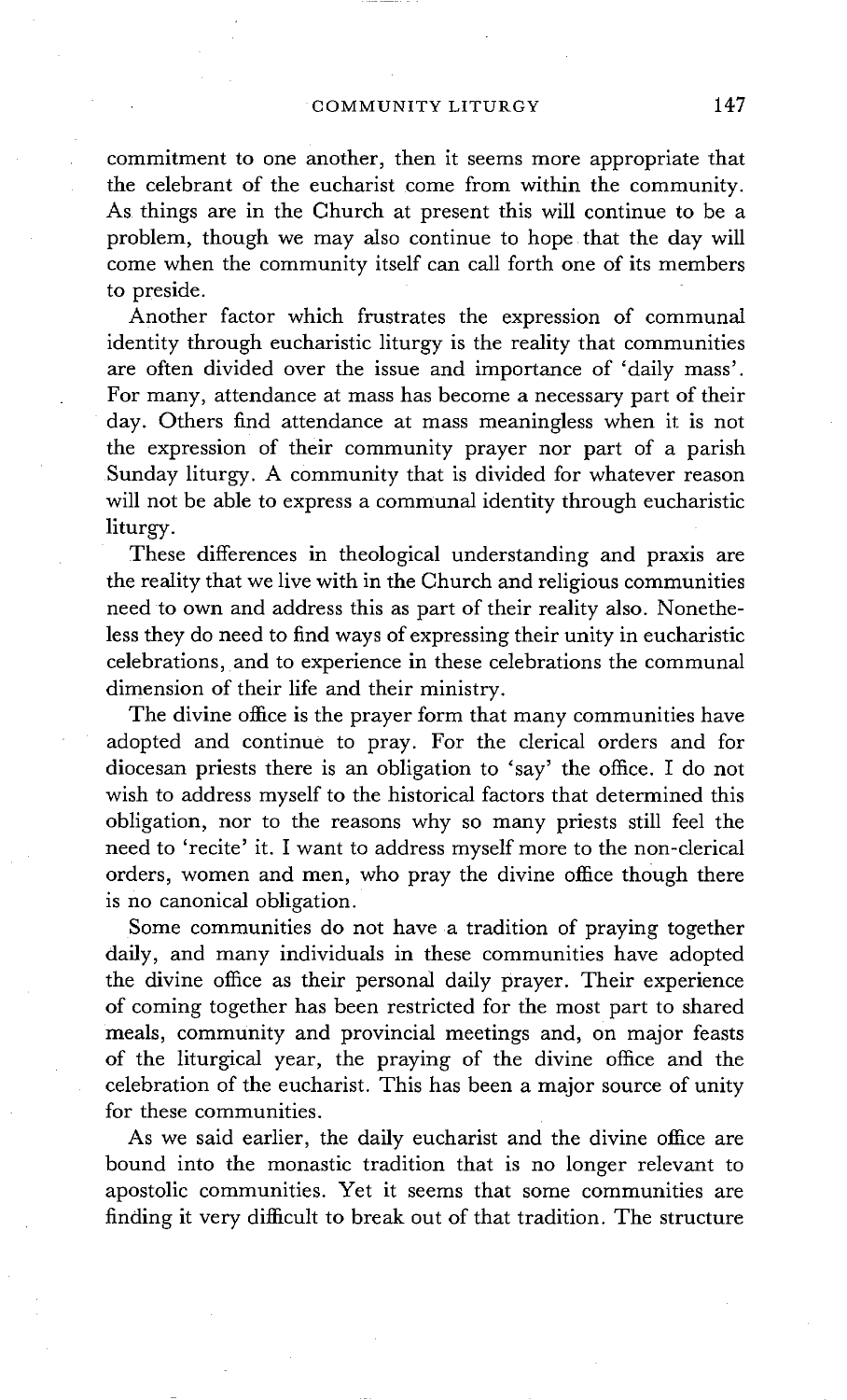of the divine office is obviously liturgically sound and is an important tradition in the Church not to be abandoned. Many find satisfaction and comfort knowing that it is the universal prayer of the Church, and more and more lay people find spiritual nourishment in praying it. The divine office evolved out of a need to unify the prayer of the whole Church as an aesthetically pleasing and liturgically correct way of praising God. Once, again, as in eucharistic celebration, the format was devised to bring about uniformity of structure for very large groups—the whole  $\tilde{C}$ hurch; but we see more and more that the price of uniformity is high, and brings with it a loss of individuality for small groups. Many communities who undertake its daily recitation find themselves falling into a recitation of the words with some feeling of satisfaction when it is finished. It often has a truly deadening effect on the community--voices become monotonous when saying or even singing it. Many communities have made valiant efforts to make it less monotonous and more meaningful, but eventually the monotony reasserts itself.

Some individuals in the community find the routine of the office helpful. But the reality for many communities and individuals is that it negates any personal sense of identity the community may be struggling to express. The scriptural language is masculine and even the prayers of the faithful, which could more easily be changed, nevertheless convey exclusively male images. The constant use of these images becomes offensive to many women, and to more and more men. This in itself can be a cause of irritation as the community prays together, both for those who find the language irritating and offensive, and for those who do not find it offensive but are irritated by attempts to change it.

A community which is trying to articulate who they are through their prayer accordingly finds these times of prayer frustrating and full of tension. Their experience is certainly not one of discovering and appropriating communal identity. Communities who are experiencing the pain of this frustration need to address themselves first of all to the reality of the frustration and anguish within the community and then, perhaps, explore possible ways of initiating change. Communities are often afraid to face these questions because they fear an impossible stalemate. It seems better to live as peacefully as possible rather than face conflict and anger over divided opinion. It is only when we have had the courage to face the reality of 'transition' outside: and inside our communities that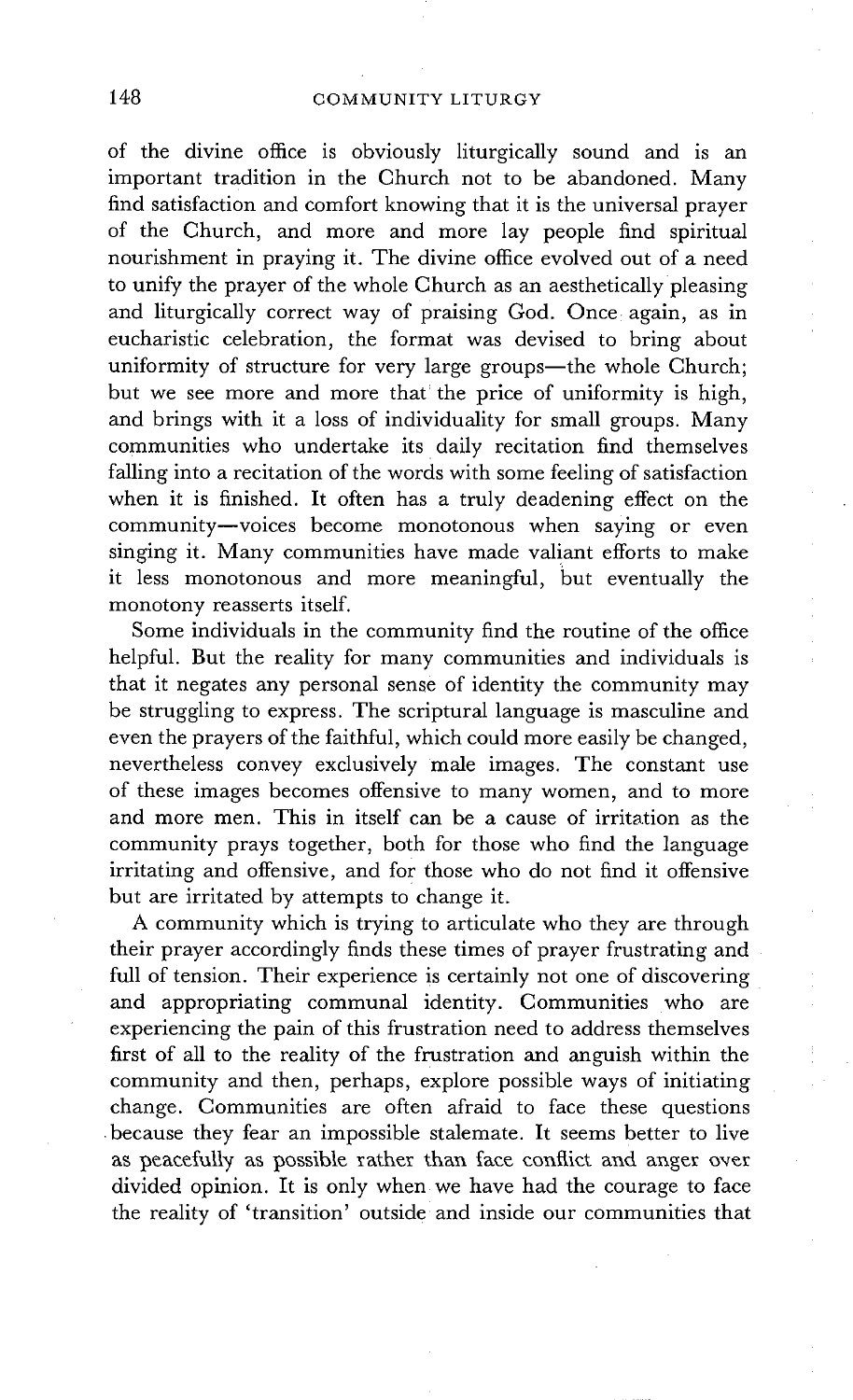we will be able to focus more clearly on our communal identity and find the prayer forms that express this.

What does it mean then to face transition? Having said earlier that transition is the movement from one stage to another, we need to re-assess what was the previous stage and where we are now. The previous stage before Vatican II was based on a monastic way of life. Apostolic communities struggled in the midst of busy lives to learn, for example, Gregorian Chant in order to sing Sunday mass and vespers. Already, in the early sixties, communities were feeling the irrelevance of this style of prayer to their lives, beautiful and uplifting though it was.

We were already in the process of transition by the time the council's documents on the Church and on the liturgy were published. Renewal chapters of the sixties gave some impetus to the transition. Perhaps the most radical element of the transition has been the re-writing of the constitutions which has demanded a new and more dynamic sense of who we are in the Church. Individual prayer and ministry are now demanding a public expression in liturgy that attempts to say who we are. In order to know who we are we need to understand and personalize our charism. This is how we resolve our 'identity crisis'. The particular charism of a congregation states who they are to themselves and to others, within the Church and outside it. The living out of the charism through ministry is the visible witness to a particular dimension in the Church of the reign of God. The liturgical expression must authentically represent who we are. As apostolic communities we are non-monastic, therefore our prayer forms should be oriented to our apostolic way of life. As womens' apostolic communities we are non-clerical, so we must create some forms of worship that are non-clerical. It is unfortunate that in trying to articulate our identity we have to resort to such negative terms as non-monastic, non-clerical.

In the adolescent transition the identity crisis is resolved when the young person comes to accept a sense of self that is significant to herself, and is recognized as significant by others. The resolution of the identity crisis in community will also come about when there is an acceptance and understanding of the charism as it is lived out authentically today. When we are at ease with the lived expression of the charism, we can more clearly define, to ourselves and to others, who we are. Generally we describe ourselves as apostolic religious women of a particular congregation. This means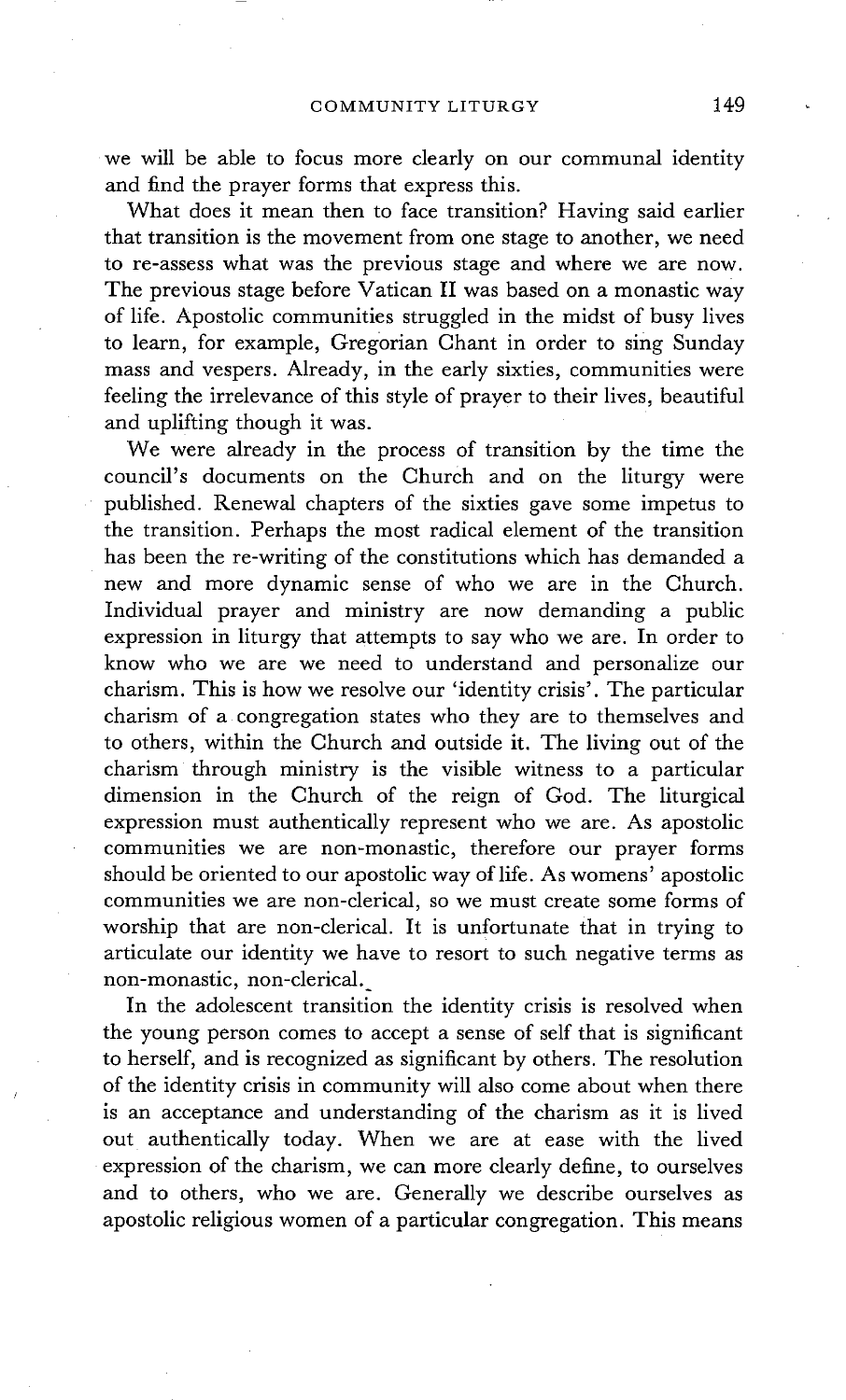## 150 COMMUNITY LITURGY

that we are actively involved in our world, whether as retired members exercising a supportive role, or as younger members fully involved in active ministry. Our prayer life, if it is to be congruent with who we are, must reflect this way of life.

Prayer must pervade the whole climate of our life. Our activities and ministry will be variations on the theme of prayer. The charism of the congregation will colour the direction and slant of the prayer, even of private prayer. Liturgy is the public expression of the private prayer of individuals in community. Therefore in offering praise and thanks to God, liturgy must reflect the concerns of the community, the hopes and fears, the joys and celebrations. Eucharistic liturgy is a sign of our unity and community. Community eucharist must be distinguished from Sunday parish eucharist. The latter attempts to express our unity as parish and inevitably' is more impersonal than the former. When our community eucharist does not express our unity we must look honestly and courageously at the source of our disunity. A truly apostolic community will be frustrated if the expression of their life in moments of prayer is dead or irrelevant to their life and ministry.

How then can we express our identity through liturgy? It seems that we must first acknowledge our need to symbolize and ritualize our praise and thanksgiving. The sacraments, and especially the eucharist, are the main symbols of the Christian community--the whole Christian community, and not just the ordained ministry! As apostolic women religious we need to call forth in each other our potential to ritualize and to know that our symbols, music, movement and prayers are sacred. We need to create new liturgical forms that express our praise, celebration and thanksgiving. In order to do this we need to let go of the stranglehold of old forms. Tinkering with the structure of the divine office still feels unsatisfactory. Creativity is needed. This releases the power of imagination to leap out of the ordinary and the familiar, i.e. the monastic structure in the present context; new possibilities are rehearsed in the mind and eventually an idea surfaces and is expressed.

In the Judeo-Christian tradition the psalms are the central resource for praise in the bible. They are often identified by scholars as part of Israel's answer to God's action. They were written mostly for use in liturgical settings, and express deeply personal experiences of God and God's goodness. They can best express both our religious acts of prayer and our commitment to ministry.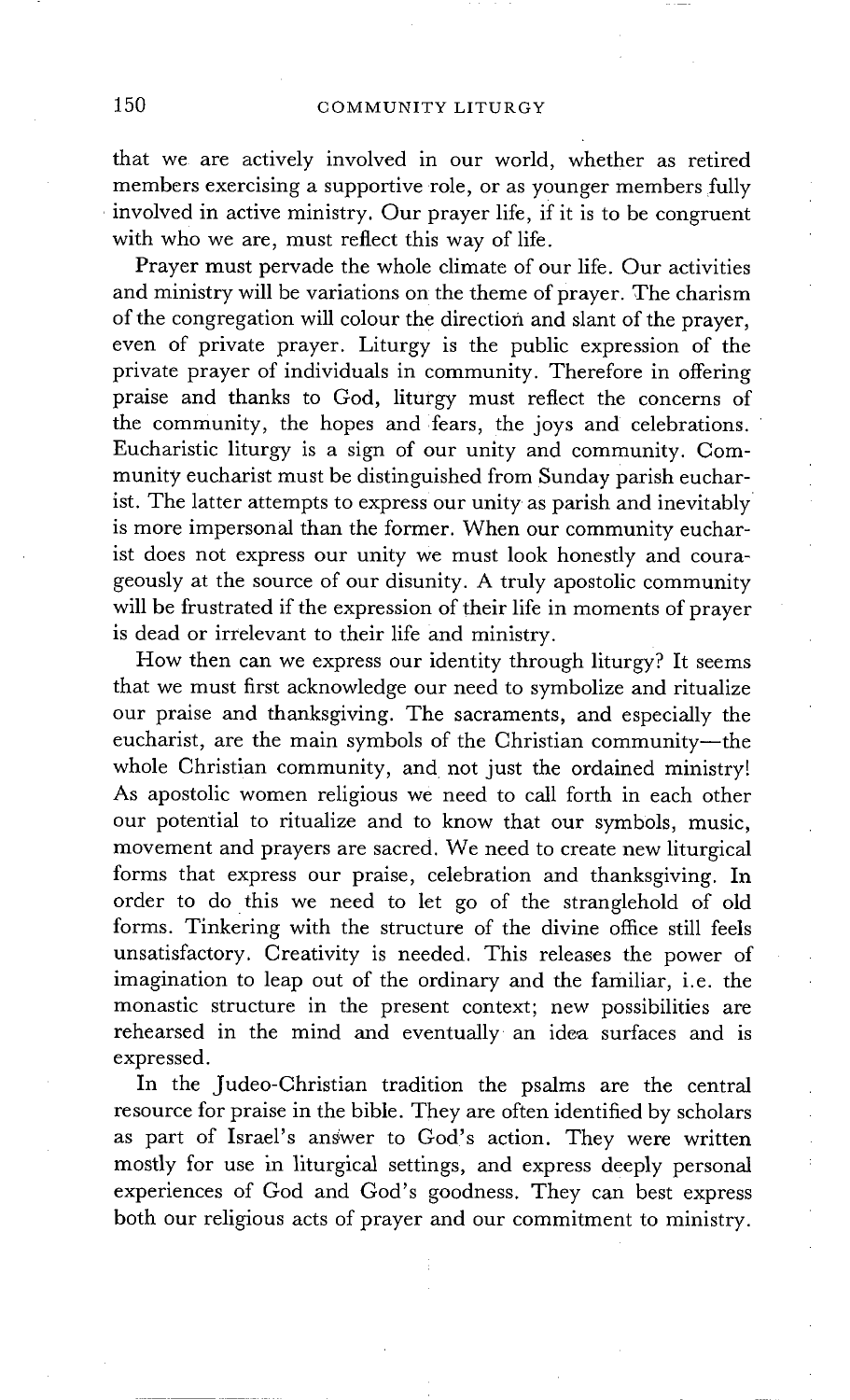One psalm, chosen to reflect the community at prayer on a particular day, is an adequate prayer of praise. Another scripture reading in keeping with the liturgical cycle, and with the ongoing life of the community, will consolidate the word of God for the community. The community response in song or in prayer of petition and thanksgiving enables the expression of solidarity and support for one another in ministry.

A community that is truly apostolic will be living out biblical values in a radical way. Their charism will determine how they read the 'signs of the times'. They will be critically aware of the unjust value systems in our world, and their ministry will reflect their struggle to bring about God's reign of justice, peace and love. A community living out this commitment will want to express this in communal prayer, at the beginning or at the end of their day. One person has to take time and trouble to lead the community in prayer. Faith is shared; and each begins to understand the others, and be understood by them, not necessarily by a formal sharing of faith but through their choice of psalms, readings and prayers.

A bonding and identification with one another becomes deeper as the communal identity begins to crystallize. This bonding and identification with one another in prayer and ministry will not happen if each one is not prepared to share her life. It takes courage to break out of old structures, but failure to do so prevents communities from making their liturgical life more meaningful and relevant to their lifestyle. Some womens' religious communities are finding a new sense of Church, as they create and experience liturgies that are non-eucharistic. It may be easier for women's communities to break out of clerical structures in this way and to create alternative liturgies. They are creating liturgies around various issues that are important to them.

A community that truly experiences reconciliation with one another will want to celebrate this in ritual form. When each one shares her concerns and joys in ministry there develops an urgency to share this in prayer. A community involved in inter-faith dialogue, working alongside others to combat racism and unjust structures in society, will inevitably be caught up into expressing this concern in prayer that is ecumenical. Bread, wine, water and light are symbols that belong not just to the Judeo-Ghristian tradition, but which are ancient symbols for the whole of humankind. However, in the Judeo-Christian tradition bread and wine